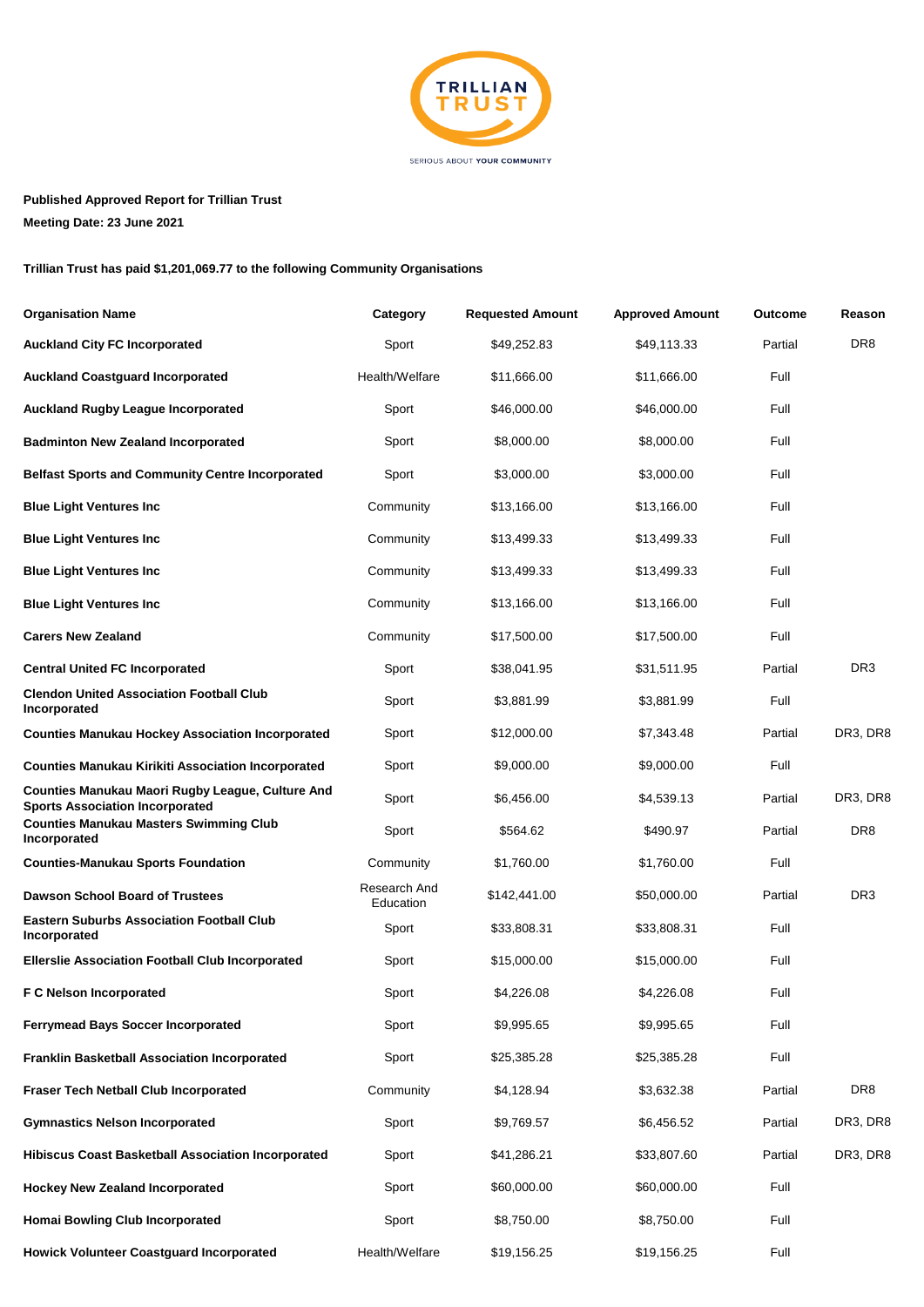| Howick-Pakuranga Hockey Club Incorporated                                                     | Sport                             | \$14,640.00 | \$14,640.00 | Full    |                 |
|-----------------------------------------------------------------------------------------------|-----------------------------------|-------------|-------------|---------|-----------------|
| <b>Kidscan Charitable Trust</b>                                                               | Community                         | \$25,347.50 | \$25,347.50 | Full    |                 |
| <b>Kidscan Charitable Trust</b>                                                               | Community                         | \$53,952.76 | \$52,988.69 | Partial | DR <sub>3</sub> |
| <b>Kidscan Charitable Trust</b>                                                               | Community                         | \$18,261.00 | \$18,261.00 | Full    |                 |
| <b>Kidscan Charitable Trust</b>                                                               | Community                         | \$25,000.00 | \$25,000.00 | Full    |                 |
| Manukau Rovers Rugby Football Club Incorporated                                               | Sport                             | \$4,000.00  | \$4,000.00  | Full    |                 |
| Manukau Youth Orchestra Incorporated                                                          | <b>Arts And Culture</b>           | \$17,170.00 | \$10,000.00 | Partial | DR <sub>3</sub> |
| <b>Manurewa Croquet Club Incorporated</b>                                                     | Sport                             | \$4,616.00  | \$2,308.00  | Partial | DR <sub>3</sub> |
| <b>Manurewa Rugby League Football &amp; Sports Club</b><br>Incorporated                       | Sport                             | \$12,500.00 | \$12,500.00 | Full    |                 |
| <b>Nelson Netball Centre Incorporated</b>                                                     | Sport                             | \$12,204.00 | \$12,204.00 | Full    |                 |
| <b>Netball North Harbour Incorporated</b>                                                     | Sport                             | \$4,871.00  | \$4,871.00  | Full    |                 |
| <b>New Zealand Sailing Trust Board</b>                                                        | Community                         | \$12,906.00 | \$12,906.00 | Full    |                 |
| Ngati Umutahi Rugby League Sports & Cultural<br>Incorporated                                  | Sport                             | \$16,140.00 | \$14,034.78 | Partial | DR <sub>8</sub> |
| North Harbour Hockey Association Incorporated                                                 | Sport                             | \$46,644.00 | \$46,644.00 | Full    |                 |
| Pakuranga Tennis Club Incorporated                                                            | Sport                             | \$3,900.00  | \$3,900.00  | Full    |                 |
| <b>Papakura Community Crimewatch Patrols</b><br>Incorporated                                  | Community                         | \$3,750.00  | \$3,750.00  | Full    |                 |
| <b>Ponsonby Rugby Club Incorporated</b>                                                       | Sport                             | \$9,525.00  | \$9,525.00  | Full    |                 |
| Pt Chevalier Rugby League Football Club Incorporated                                          | Sport                             | \$3,600.00  | \$3,600.00  | Full    |                 |
| <b>Recreate NZ</b>                                                                            | Community                         | \$4,000.00  | \$3,869.35  | Partial | DR <sub>8</sub> |
| Royal New Zealand Institute Of Horticulture Education<br>Trust                                | Other                             | \$5,350.00  | \$4,710.00  | Partial | DR3, DR8        |
| St Paul's College (Ponsonby) Board of Trustees                                                | Sport                             | \$2,574.02  | \$2,574.02  | Full    |                 |
| <b>Super City Youth Academy Incorporated</b>                                                  | Sport                             | \$24,529.99 | \$24,529.99 | Full    |                 |
| Tairua Rugby and Sports Club Incorporated                                                     | Sport                             | \$6,555.00  | \$6,555.00  | Full    |                 |
| Takahiwai Rugby League Football Club Incorporated                                             | Sport                             | \$9,600.00  | \$9,600.00  | Full    |                 |
| The All Seasons Community Sports Trust                                                        | Sport                             | \$8,125.00  | \$8,125.00  | Full    |                 |
| The Auckland Table Tennis Association Incorporated                                            | Sport                             | \$5,000.00  | \$5,000.00  | Full    |                 |
| <b>The Eden Park Trust</b>                                                                    | Community                         | \$13,200.00 | \$13,200.00 | Full    |                 |
| The Friendship House Trust                                                                    | Community                         | \$13,162.00 | \$13,162.00 | Full    |                 |
| The Leabank School Board Of Trustees                                                          | Research And<br>Education         | \$19,861.08 | \$19,716.48 | Partial | DR <sub>3</sub> |
| The Operating Theatre Trust                                                                   | <b>Arts And Culture</b>           | \$13,578.00 | \$13,578.00 | Full    |                 |
| <b>The Rising Foundation Trust</b>                                                            | Community                         | \$9,104.00  | \$9,104.00  | Full    |                 |
| The Roskill-Eden Hockey Club Incorporated                                                     | Sport                             | \$11,350.00 | \$11,350.00 | Full    |                 |
| The Royal New Zealand Society For the Prevention of<br><b>Cruelty to Animals Incorporated</b> | <b>Environment And</b><br>Animals | \$5,040.00  | \$5,040.00  | Full    |                 |
| <b>Tino Rawa Charitable Trust Board</b>                                                       | Community                         | \$26,497.00 | \$26,497.00 | Full    |                 |
| <b>Torbay Sailing Club Incorporated</b>                                                       | Sport                             | \$3,203.19  | \$2,785.38  | Partial | DR3, DR8        |
| <b>Waiheke Surf Club Incorporated</b>                                                         | Sport                             | \$5,854.00  | \$4,990.00  | Partial | DR <sub>3</sub> |
| Waikato Basketball Council Incorporated                                                       | Sport                             | \$16,000.00 | \$16,000.00 | Full    |                 |
| <b>Wandersearch Auckland Charitable Trust</b>                                                 | Health/Welfare                    | \$1,350.00  | \$1,350.00  | Full    |                 |
| Weymouth Cricket And Sports Club Incorporated                                                 | Sport                             | \$13,150.00 | \$13,150.00 | Full    |                 |